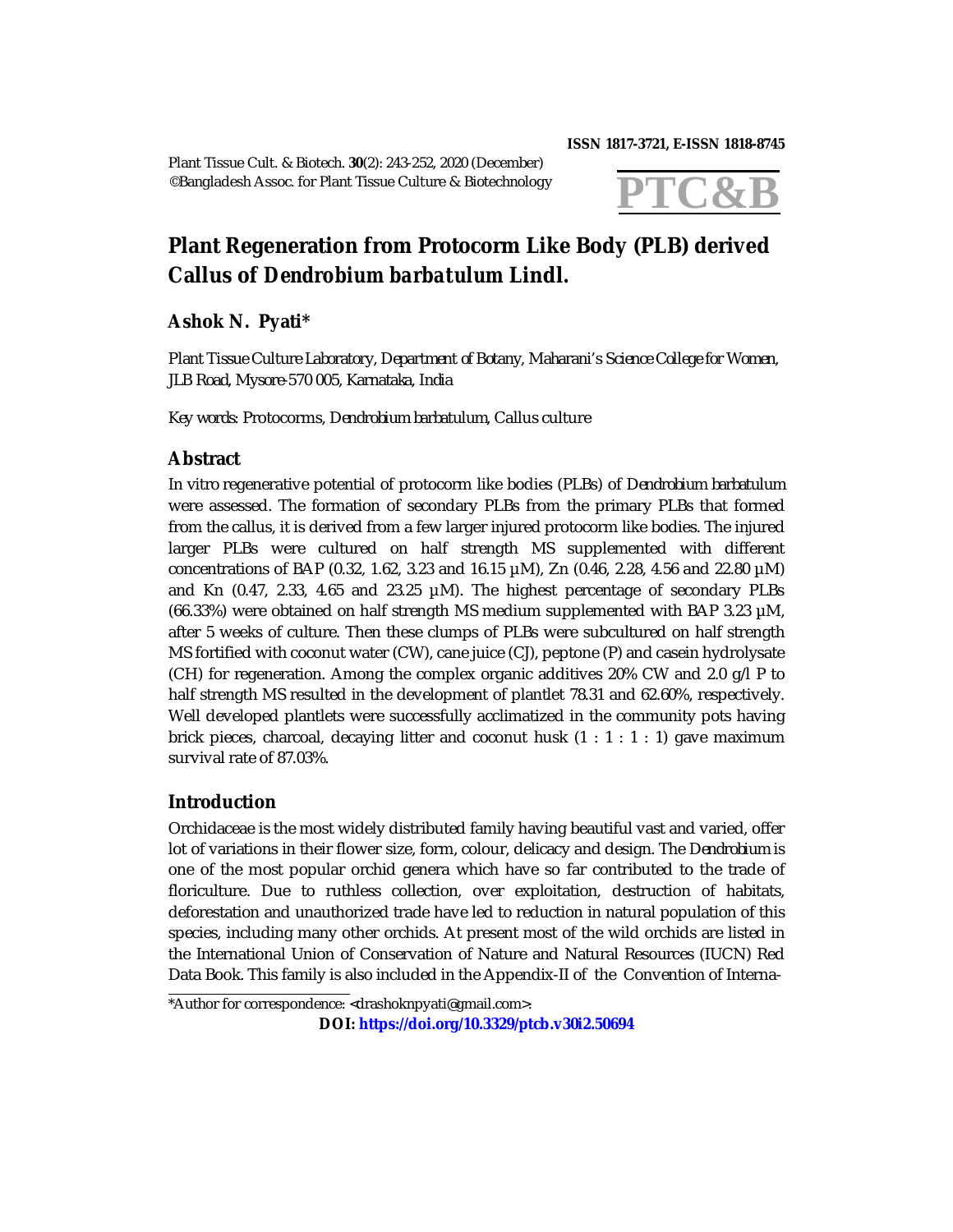tional Trade in Endangered Species of Wild Flora and Fauna (CITES) (Senthilkumar 2001). The species *D. barbatulum* is an ornamental and having floriculture importance, flowers are white with pink lilac make an attractive unique addition to one's orchid collection. When it produces beautiful flowers with long stems and long vase life, thus giving this species great potential as a novel alternative for the floriculture industry. *D. barbatulum* is now becoming rare because of the destruction of its habitat, the heavy exploitation of its wild resources, its low propagation rate and its slow growth. Therefore, to meet the growing demand of the horticulture and floriculture industries artificial cultivation is beginning to be investigated and attempted. *D. barbatulum* is usually propagated sexually by seeds. However, the conventional method of propagation is very inefficient and time consuming as seeds lack endosperm and require mycorrhizal association for germination. Now an effective strategy becomes essential to conserve and multiply this orchid species. An efficient propagation system followed by callus induction, PLBs formation, shoot proliferation and acclimatization has been demonstrated. Such a protocol would allow for large scale propagation to meet commercial demand and conserve this rare orchid species by reducing wild collection. Culture work on South Indian orchids with the objective of mass clonal multiplication of indigenous species and to preserve endangered/rare species has been initiated.

#### **Materials and Methods**

A six month old light yellowish green capsule of *Dendrobium barbatulum* that formed after self-pollination were collected from greenhouse plants at Plant Tissue Culture Laboratory, Department of PG Botany, Maharani's Science College for Women, Mysore, Karnataka, India. The capsules were washed under running tap water, then dipped in 90% (v/v) ethanol, flamed for a few seconds, under sterile conditions and split open longitudinally with sterilized scalpel. The seeds were inoculated on the surface of the semi-solid half strength MS with 0.8% agar. The pH of the medium was adjusted to 5.8. Cultures were maintained under 60 µmol m2/s light intensity at 16/08 (light/dark) photoperiod at  $25 \pm 2^{\circ}$ C, these were subcultured on to similar half strength MS every 6 weeks for further proliferation and development.

The seeds imbibed the nutrients and became swollen after 3 weeks of culture. Then these swollen seeds forming sphere shaped protocorm like bodies (PLBs) after a week in a half strength MS. The seeds inoculated on half strength MS with CW (20%) grew larger (3.0 - 3.5 mm diam.) than the normal PLBs (1.5 - 2.0 mm diameter). These larger PLBs were selected from the cultures and injured by piercing the sharp needle at the base for inducing callus. When these injured larger PLBs cultured on half strength MS with BAP (3.23 µM) initiated the development of callus after 7 weeks. On the same medium this callus on subculture developed primary PLBs after 6 weeks and later developed secondary PLBs in another 5 weeks of subculture. The complex organic additives such as coconut water (5, 10 and 20%), cane juice (5,10 and 20%), casein hydrolysate (0.5, 1.0 and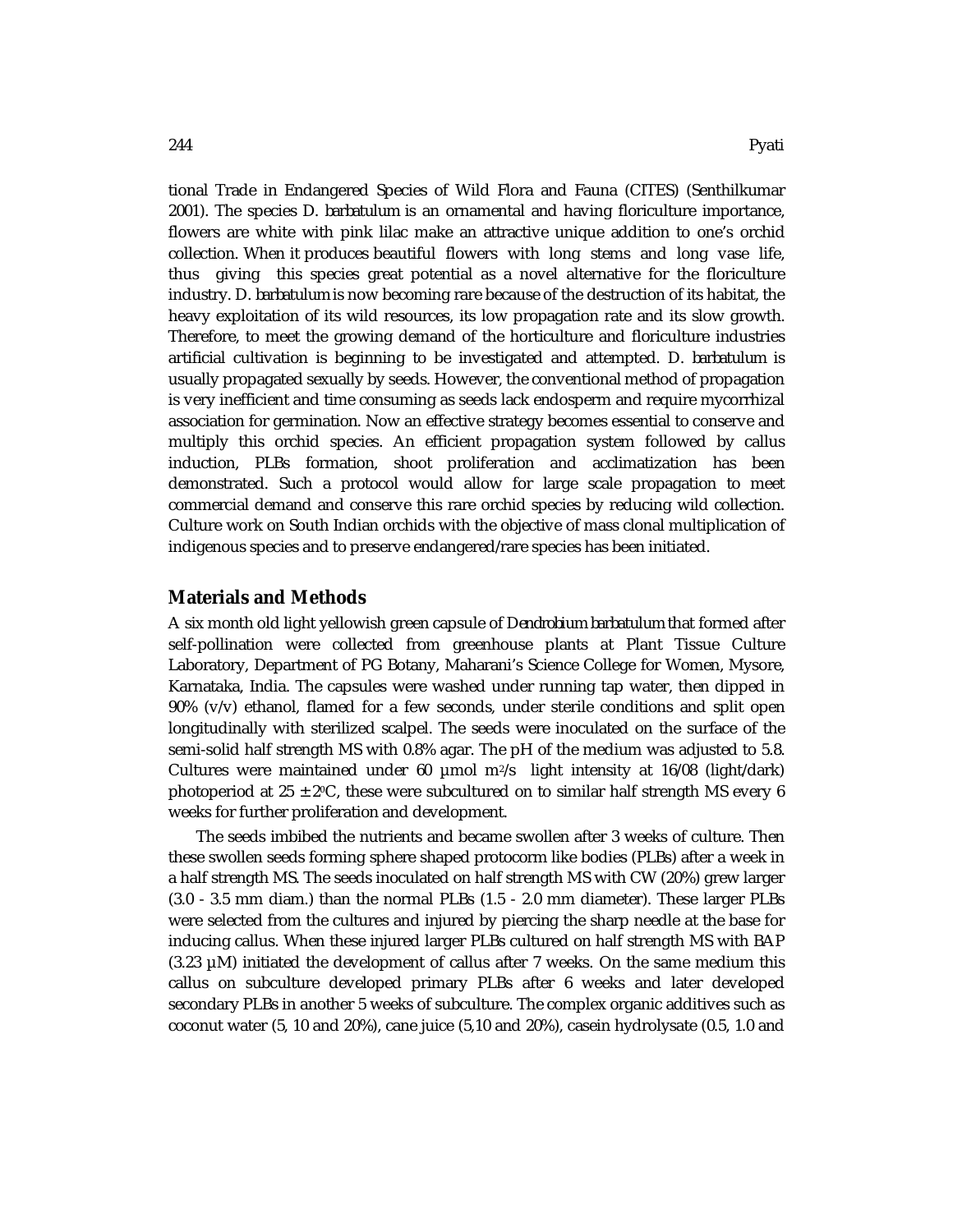#### Plant Regeneration from PLBs 245

2.0 g/l) and peptone (0.5, 1.0 and 2.0 g/l) were added individually into the medium prior to autoclaving for the regeneration of PLBs. The clumps of PLBs were cultured on each of the media containing the additives. Complete regenerated plantlets (3.0 - 4.0 cm) of *D. barbatulum* were transferred to community pots containing compost mixture of brick pieces, charcoal, decaying litter and coconut husk in the proportion of 1 : 1 : 1 : 1. The temperature of the greenhouse for acclimatization was maintained at 26  $\pm$  2<sup>o</sup>C, the relative humidity initially around 80 - 90% for a week then it is reduced to 60 - 70%, plants were watered daily. Readings were recorded after 10 weeks of transfer.

The experiment was repeated thrice with 10 replicates per treatment. Statistical analysis was done by ANOVA at p < 0.05 and means compared using Tukey's test (PC version Origin 8.0).

### **Results and Discussion**

Germination of seeds on half strength MS started within 4 weeks. The undifferentiated embryo gradually developed a round/ellipsoidal protocorm (Batygina et al. 2003). For callus induction some of the larger protocorms were selected and injured with a sharp needle at the base and cultured on half strength MS. Half strength MS supplemented with different PGRs *viz.,* BAP (0.32, 1.62, 3.23 and 16.15 µM), Zn (0.46, 2.28, 4.56 and 22.80 µM) and Kn (0.47, 2.33, 4.65 and 23.25 µM). In half strength MS, Kn and ZT, the PLB explants failed to form callus and gradually became necrotic after 10 weeks of culture. On the other hand, the callus induction was observed only on half strength MS with BAP. The lower surface of the explants prolific callus induction was achieved from the seed derived injured protocorms. The frequency of callus induction increased with the increasing BAP concentration from 0 - 3.23 µM, it decreased as BAP concentration raised to 16.15 µM (Table 1). The highest percentage of PLB explants producing calluses was 56.71 in BAP 3.23 µM after 7 weeks of culture (Fig. 1A). The initiated callus was subcultured on to the same medium, the proliferation of whitish callus became more obvious and gradually developed into compact texture after 11 weeks (Fig. 1B). The callus was induced only in half strength MS with BAP hence the same PGR was used to initiate primary PLBs. The callus was cultured on half MS with various concentrations of BAP. The whitish compact callus developed irregular granules which subsequently turned green and developed into primary protocorm like bodies. In this experiment the optimum development of primary PLBs were on medium supplemented with BAP 3.23 µM (Fig. 2A), where about 60.24 % of callus developed into primary PLBs after 6 weeks of culture. BAP at low and relatively high dosages showed different results on PLB induction. At low dosages of BAP (0.32 µM) there was no response on PLB induction. On the other hand, the high frequency of callus browning was observed on the medium containing BAP (16.15 µM) and 18.90% of primary PLBs have been developed (Table 2).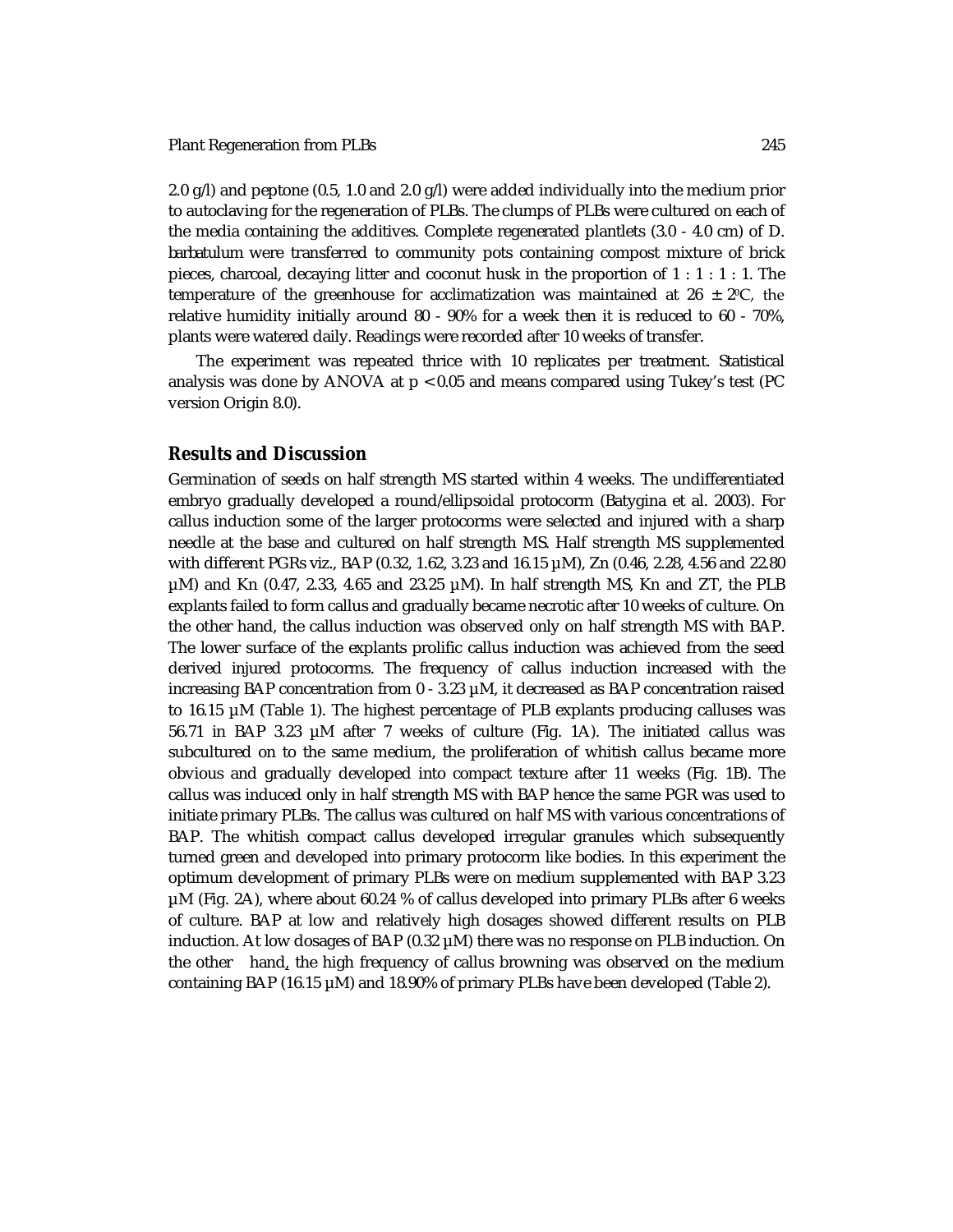|         | <b>BAP</b><br>$(\mu M)$ | Kn<br>$(\mu M)$          | Zn<br>$(\mu M)$ | Time taken<br>(Weeks) | % of callus<br>formation |
|---------|-------------------------|--------------------------|-----------------|-----------------------|--------------------------|
| Half MS |                         |                          |                 |                       |                          |
|         | 0.32                    |                          |                 | 7                     | $2.3 \pm 2.0$ hi         |
|         | 1.62                    |                          |                 |                       | $11.06 \pm 1.2$ de       |
|         | 3.23                    |                          |                 |                       | $56.71 \pm 0.6^{ab}$     |
|         | 16.15                   |                          |                 | 8                     | $8.23 \pm 1.9^e$         |
|         |                         | 0.47                     |                 |                       |                          |
|         |                         | 2.33                     |                 |                       |                          |
|         |                         | 4.65                     |                 |                       |                          |
|         |                         | 23.25                    |                 |                       |                          |
|         |                         | $\overline{\phantom{a}}$ | 0.46            |                       |                          |
|         |                         |                          | 2.28            |                       |                          |
|         |                         |                          | 4.56            |                       |                          |
|         |                         |                          | 22.80           |                       |                          |

**Table 1. Initiation of callus from PLBs of** *D. barbatulum* **in half MS and with different PGRs.**

Values represent mean  $\pm$  SE; the same letters within a column are not significantly different based on ANOVA followed by Tukey's test at p < 0.05.



Fig. 1. Callus induction and proliferation in *Dendrobium barbatulum*. A. Injured PLB initiated the development of callus on half strength of MS + BAP 3.23 µm after 7 weeks. Scale bar = 1 mm. B. Proliferation of callus on the same medium after 11 weeks. Scale bar = 1 mm.

**Table 2. Development of Primary PLBs from the protocorm derived callus of** *D. barbatulum* **in half strength MS with BAP.**

| <b>BAP</b> | Time taken for the   | Percentage of callus          |
|------------|----------------------|-------------------------------|
| $(\mu M)$  | formation of primary | developed primary PLBs        |
|            | PLBs (Weeks)         |                               |
| 0.32       |                      |                               |
| 1.62       |                      | $18.31 \pm 1.6$ <sup>ef</sup> |
| 3.23       | 6                    | $60.24 \pm 0.7$ <sup>ab</sup> |
| 16.15      | 6                    | $18.90 \pm 1.8$ <sup>e</sup>  |

Values represent mean ± standard error; the same letters within a column are not significantly different based on ANOVA followed by Tukey's test at p < 0.05.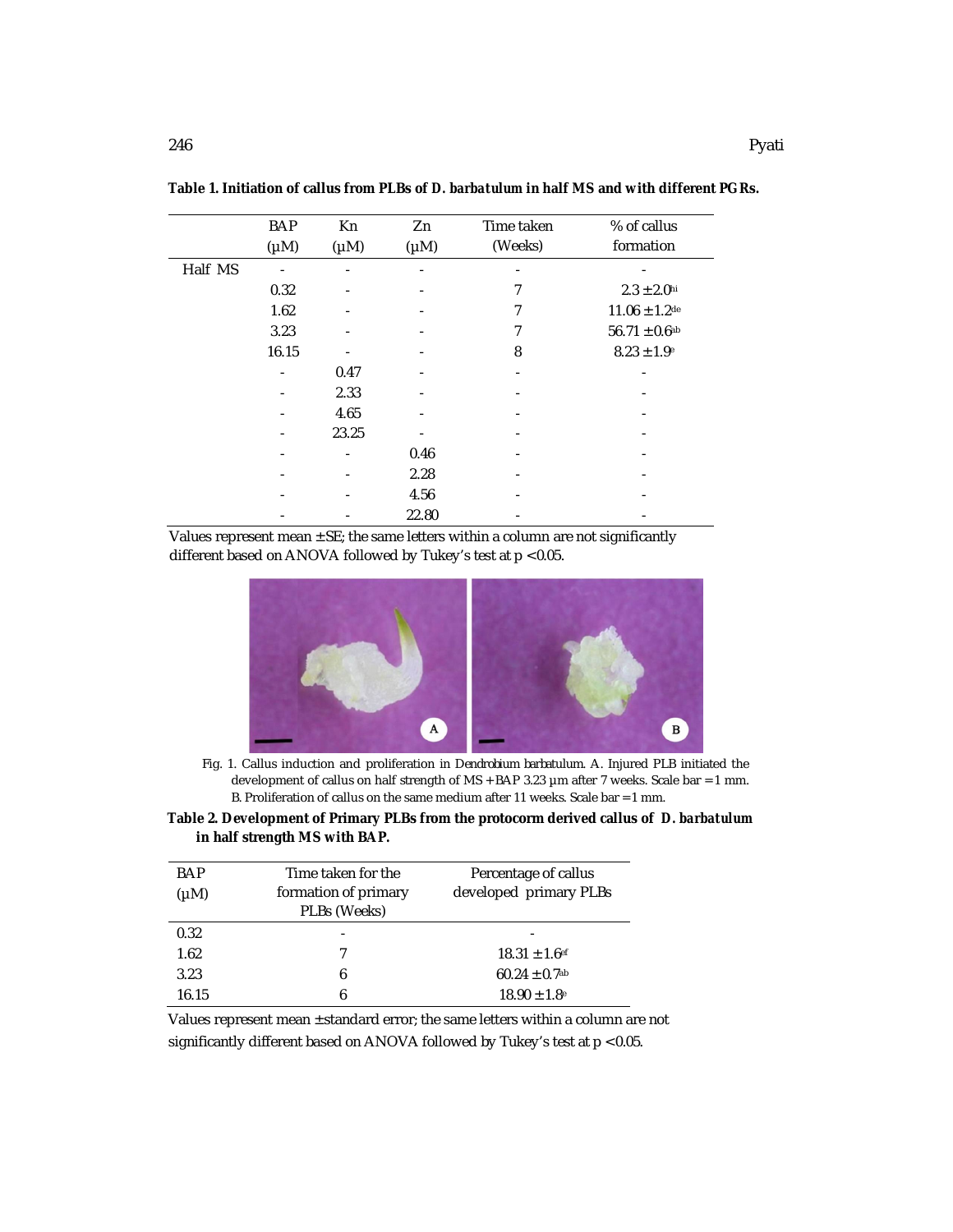The effect of different kinds of cytokinins BAP (0.32, 1.62, 3.23 and 16.15 µM), Kn (0.47, 2.33, 4.65 and 23.25 µM) and Zn (0.46, 2.28, 4.56 and 22.80 µM) were studied for the induction of secondary PLBs from primary PLBs. The development of secondary PLBs on the primary PLBs was not recorded on some of the treatments including PGR free medium. Of the three cytokinins tested BAP was found to be most effective once again in inducing secondary PLBs. The percentage of secondary PLBs increased with increasing concentration of BAP. The primary PLBs started to imbibe nutrients and swelled considerably after 2 weeks and globular structures were developed on the swollen PLBs after 3 weeks of culture. The optimum percentage of secondary PLBs (66.33%) developed from primary PLBs cultured on half MS with BAP 3.23 µM (Fig. 2B), the addition of cytokinins specially BAP, significantly increased the formation of secondary PLBs. The primary PLBs cultured on PGR free medium did not show any response. However, the addition of Zn was found to inhibit the development of secondary PLB. The medium containing Zn where the primary PLBs imbibed the nutrients but did not show any secondary PLB after 10 weeks, then the swollen PLBs became necrotic. Hence the addition of Zn was found to inhibit the induction of secondary PLB formation. On the other hand Kn (0.47 µM) was slightly stimulated the formation of secondary PLBs at lower concentration (Table 3), in this medium the primary PLBs swelled considerably and developed secondary PLBs (36.83%) after 6 weeks, but the secondary PLBs were not healthy. The higher concentration of Kn (23.25 µM) also inhibited the formation of secondary PLBs. The primary PLBs did not show any response and they became brown after 10 weeks.

The propagation of orchids through the formation of secondary PLBs from protocorms/PLBs has been reported in several orchids. Induction of secondary PLBs from primary PLBs in orchids is greatly influenced by the specific PGRs (Hossain et al. 2010). The secondary protocorms can be regenerated directly from the outer tissues of the protocorms (Huan et al. 2004), protocorm segments or thin cell layers (Teixeira da Silva and Tanaka 2006). The propagation of orchids through the formation of secondary PLBs from primary protocorms/PLBs has been reported for several orchids including *Cymbidium* (Teixeira da Silva and Tanaka 2006), *Phalaenopsis* (Murdad et al. 2006), *Phaphiopedilum* (Chen and Chang 2004, Chyuam and Saleh 2011) and *Dendrobium* (Saiprasad et al. 2004). Various results have shown that the presence of BA proceeded the formation and further proliferation of PLBs in some orchids like *Cymbidium aloifolium, Dendrobium densiflorum,* and *Aerides maculosum* (Nayak et al. 2002, Luo et al. 2008 and Sheelavanthmath et al. 2005). However Teixeira da Silva and Tanaka (2006) reported that Kinetin was more effective in the formation of PLBs in *Cymbidium* hybrids when added with NAA to the culture medium. In contrast Chen et al. (2002) reported that both BA and Kn were equally effective for PLB formation in *Epidendrum radicans*. Here it was found that optimum secondary PLB formationis possible in *D. barbatulum* cultured on half strength of MS with BAP alone. It indicated that the requirement of exogenous PGRs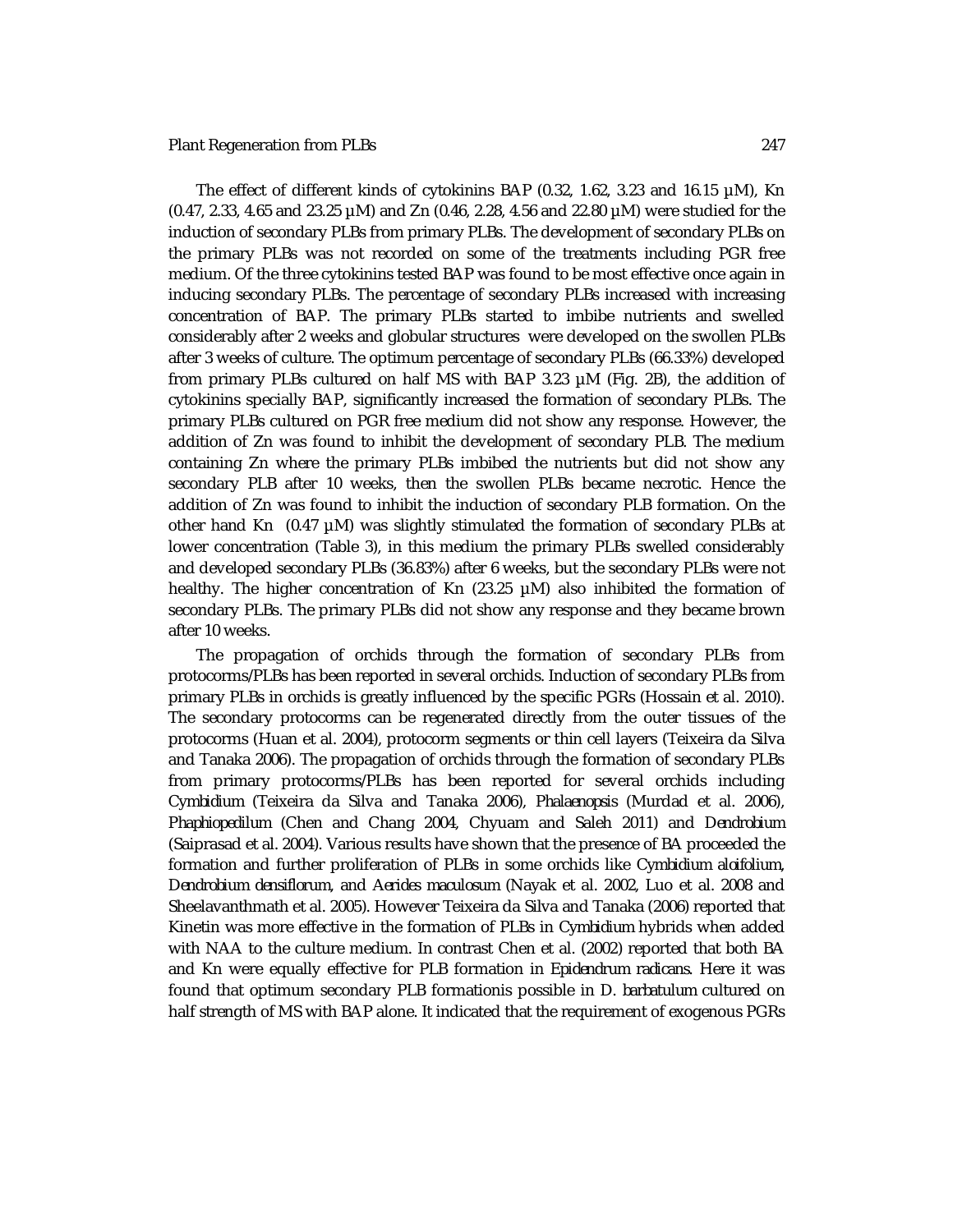for PLB formation are species specific as has been observed in other orchids (Lee and Lee 2003, Yan et al. 2006).

|         | <b>BAP</b><br>$(\mu M)$ | Kn<br>$(\mu M)$ | Zn<br>$(\mu M)$          | Time taken for<br>secondary PLB<br>formation (weeks) | % of secondary PLB<br>formation |
|---------|-------------------------|-----------------|--------------------------|------------------------------------------------------|---------------------------------|
| Half MS |                         |                 |                          |                                                      |                                 |
|         | 0.32                    |                 |                          | 5                                                    | $30.03 \pm 2.4$ de              |
|         | 1.62                    |                 | ٠                        | 5                                                    | $29.06 \pm 3.3$ de              |
|         | 3.23                    |                 |                          | 5                                                    | $66.33 \pm 0.9^{\circ}$         |
|         | 16.15                   |                 |                          | 7                                                    | $18.92 \pm 1.8$ <sup>e</sup>    |
|         | ۰                       | 0.47            | $\overline{\phantom{0}}$ | 6                                                    | $36.83 \pm 0.4$ cd              |
|         |                         | 2.33            |                          | 6                                                    | $24.6 \pm 1.9^{\circ}$          |
|         |                         | 4.65            |                          | 6                                                    | $24.8 \pm 2.7$ c                |
|         |                         | 23.25           | $\overline{a}$           |                                                      |                                 |
|         |                         |                 | 0.46                     |                                                      |                                 |
|         |                         |                 | 2.28                     |                                                      |                                 |
|         |                         |                 | 4.56                     | 8                                                    | $3.2 \pm 2.9$ hi                |
|         |                         |                 | 22.80                    |                                                      |                                 |

**Table 3. Formation of secondary PLBs from the primary PLBs of** *D. barbatulum* **in half MS medium and supplemented with different PGRs.**

Values represent mean  $\pm$  standard error; the same letters within a column are not significantly different based on ANOVA followed by Tukey's test at p < 0.05.

The potentiality of secondary PLBs to regenerate into plantlets was also investigated by using different types and concentrations of PGRs and complex organic additives. The clumps of PLBs were subcultured on PGR enriched (BAP, Kn and Zn) medium did not show further proliferation even after 14 weeks of culture. This indicated that the exogenous cytokinins in the proliferation of PLBs did not support the regeneration of plantlets. However, very poor proliferation was recorded from these PLBs in PGR free medium also (data not shown). Further work was carried out on the proliferation of these PLBs with of complex organic additives *viz.,* CW (5, 10, 20%), CJ (5, 10, 20%), P (0.5, 1.0, 2.0 g/l) and CH (0.5, 1.0 and 2.0 g/l) to the culture media. The clumps of PLBs were cultured on these additives for regeneration of plantlets. It was observed that the addition of CW (20%) and P (2.0 g/l) to half strength of MS promoted optimum proliferation of PLBs in *D. barbatulum*. The apical part of the protocorm consists of small number of cells formed a tubercle which turns into shoot apex. A green shoot elongated further and small leaves with stout roots were initiated from it after 16 weeks of subculture (Fig. 2C).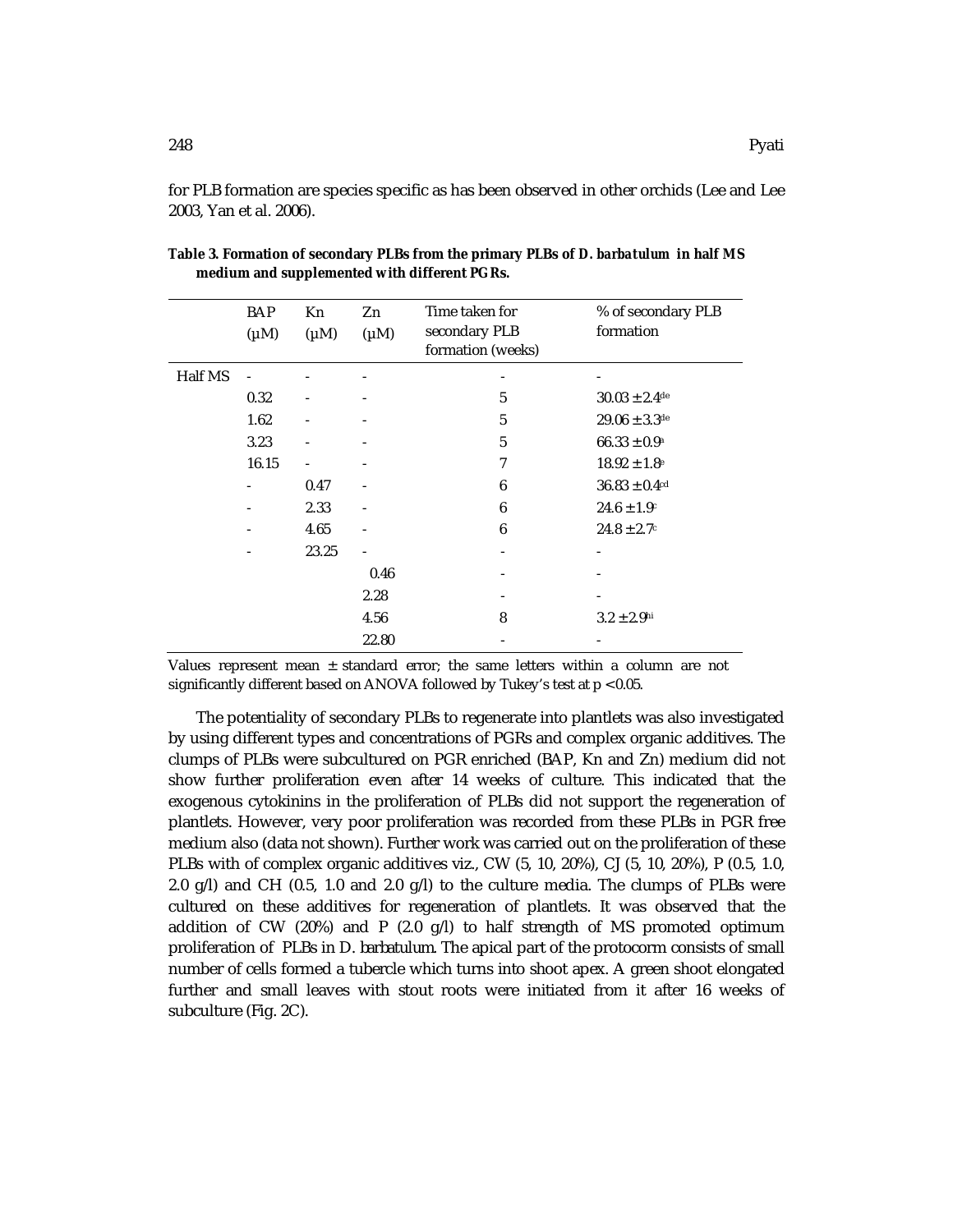#### Plant Regeneration from PLBs 249

Similar observations on plantlet development was reported in *Paphiopedilum*, bananaor potato homogenate to the culture medium promoted shoot proliferation two to threefolds (Chyuam and Saleh 2011) and in *Dendrobium* (Aktar et al. 2008). The addition of complex organic additives to the culture medium to promote *in vitro* growth and proliferation of orchid is a common practice (Arditti and Ernst 1993, Arditti 2008 and George et al. 2008). The addition of complex organic additives may enhance the development and proliferation of PLBs and minimize the use of exogenous PGRs. Here further proliferation and regeneration of PLBs were devoid of supply of exogenous PGRs



Fig. 2. Initiation of primary, secondary PLBs and plantlet development in *Dendrobium barbatulum*. A. Induction of primary PLBs on callus on half strength MS + BAP 3.23 µM after 6 weeks. Scale Bar = 1 mm. B. Development of secondary PLBs on the surface of primary PLB explants on half strength MS + BAP 3.23 µM after 5 weeks. Scale bar = 1 mm. C. Regeneration of PLBs on half strength MS + CW 20% after 16 weeks. Scale bar = 1 cm. D. A complete plantlet acclimatized in greenhouse. Scale bar = 1 cm.

as suggested by Roy et al. (2007) and Chyuam et al. (2010). The highest number of PLBs converted into plantlets (78.31%) was achieved using half strength MS with 20% CW. But addition of CJ and CH was not beneficial in converting the PLBs into plantlets (Table 4). On the other hand, the addition of P 2.0 g/l stimulated the conversion of PLBs into plantlets (62.60%). These plantlets developed 3 to 4 leaves and roots after another 6 weeks of subculture. The addition of CW proliferated the PLBs of *Phalaenopsis gigantea* (Murdad et al. 2006), *Paphiopedilum rothschildianum* (Chyuam et al. 2010) and *Vanilla planifolia* (Kalimuttu et al. 2006). However in *Aerides crispum* the addition of CW did not show regeneration any PLB (Sheelavanthmath et al. 2005). Similarly the addition of P significantly enhanced germination and shoot formation in *Dendrobium lasianthera* (Utami et al. 2017). In contrast to the above results, it was found that the addition of CW and P into the basal medium stimulated PLB regeneration in *D. barbatulum*.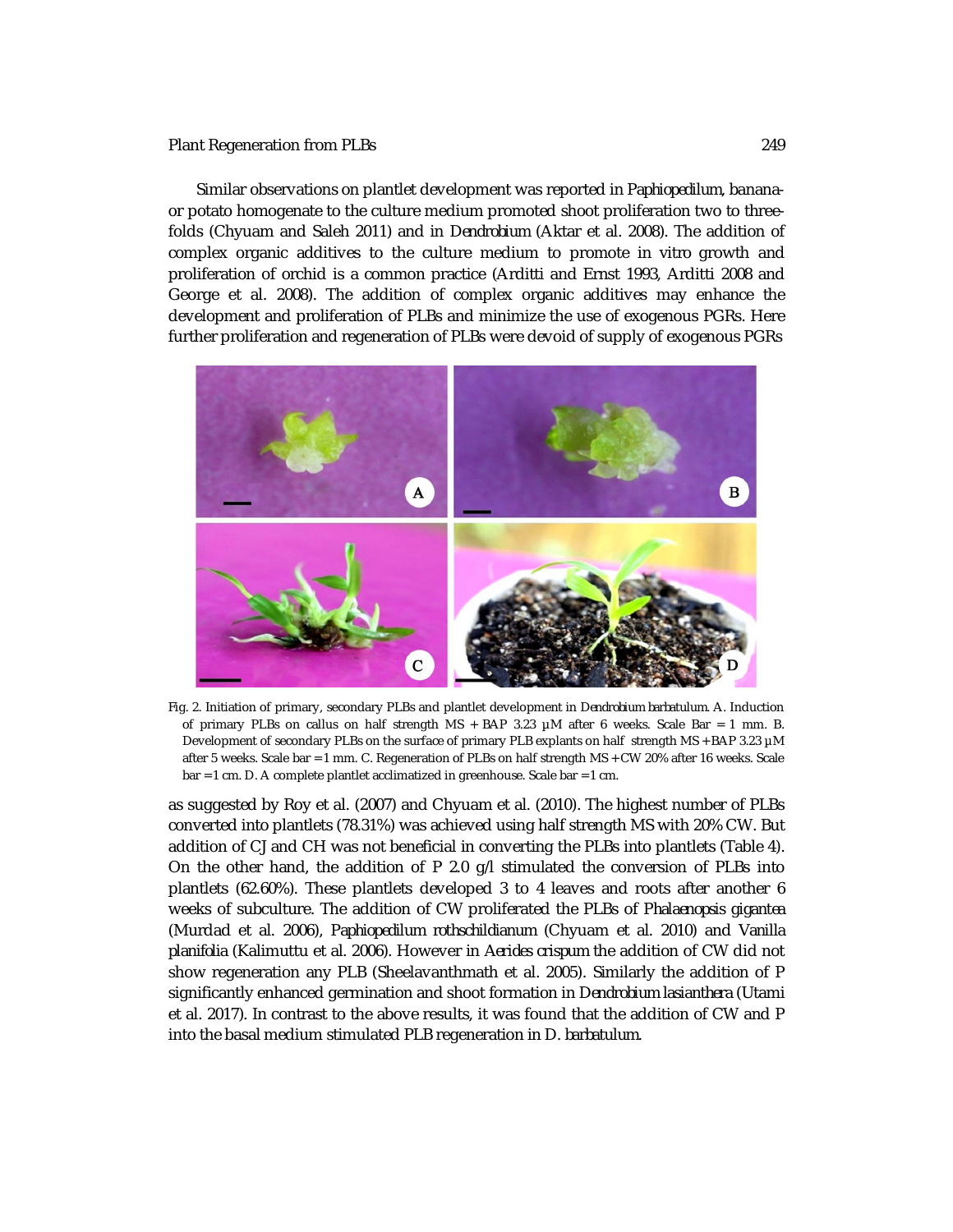Well developed plantlets measuring about 3.0 - 4.0 cm in height were transferred to community pots containing the potting mixture of brick pieces, charcoal, decaying litter and coconut husk in the ratio of  $1:1:1:1$  in greenhouse for acclimatization (Fig. 2D). The high humidity prevented the wilting of healthy plants. Charcoal and brick pieces provided maximum water holding capacity, porosity and drainage is essential for proper growth and development of *in vitro* grown plantlets. Also the required moisture content was maintained by the husk. About 87.03% of the *in vitro* grown plantlets survived and continued to grow.

| Complex organic<br>additives | Concentration    | Time taken for<br>regeneration<br>(weeks) | Percentage of<br>regeneration |
|------------------------------|------------------|-------------------------------------------|-------------------------------|
|                              | 5%               | 5                                         | $51.40 \pm 1.3$ bc            |
| <b>CW</b>                    | 10%              | 5                                         | $51.34 \pm 2.6$ bc            |
|                              | 20%              | 4                                         | $78.31 \pm 0.7^{\circ}$       |
|                              | 5%               | 5                                         | $21.0 \pm 1.8$ ef             |
| C.I                          | 10%              | 6                                         | $21.0 \pm 1.4$ <sup>ef</sup>  |
|                              | 20%              | 6                                         | $18.30 \pm 1.2$ <sup>f</sup>  |
|                              | 0.5 <sub>g</sub> | 6                                         | $34.46 \pm 2.8$ <sup>cd</sup> |
| P                            | 1.0 <sub>g</sub> | 6                                         | $32.30 \pm 1.9$ <sup>d</sup>  |
|                              | 2.0 <sub>g</sub> | 5                                         | $62.60 \pm 3.0$ <sup>ab</sup> |
|                              | 0.5 <sub>g</sub> | 8                                         | $11.21 \pm 1.8$ f             |
| <b>CH</b>                    | 1.0 <sub>g</sub> | 8                                         | $9.04 \pm 3.6$ <sup>fg</sup>  |
|                              | 2.0 <sub>g</sub> | 8                                         | $9.01 \pm 3.0$ fg             |

| Table 4. Effect of complex organic additives on proliferation and regeneration of PLBs of |  |
|-------------------------------------------------------------------------------------------|--|
| D. barbatulum.                                                                            |  |

Values represent mean  $\pm$  SE; the same letters within a column are not

significantly different based on ANOVA followed by Tukey's test at p < 0.05.

The procedure described here is relatively simple and reliable where the formation of callus, primary PLBs, secondary PLBs and the clumps of PLBs developed into normal and healthy plants. From this study half MS with BAP was found to be best for the induction of callus, primary PLBs and secondary PLBs. The complex organic additives, namely CW and P played a crucial role in the regeneration of PLBs into plantlets. The propagation method reported here is an ideal tool for rapid mass propagation and conservation purpose.

#### **Acknowledgements**

This work was supported and funded by University Grants Commission, New-Delhi, India in the form of Major Research Project F. No. 42-972/2013(SR).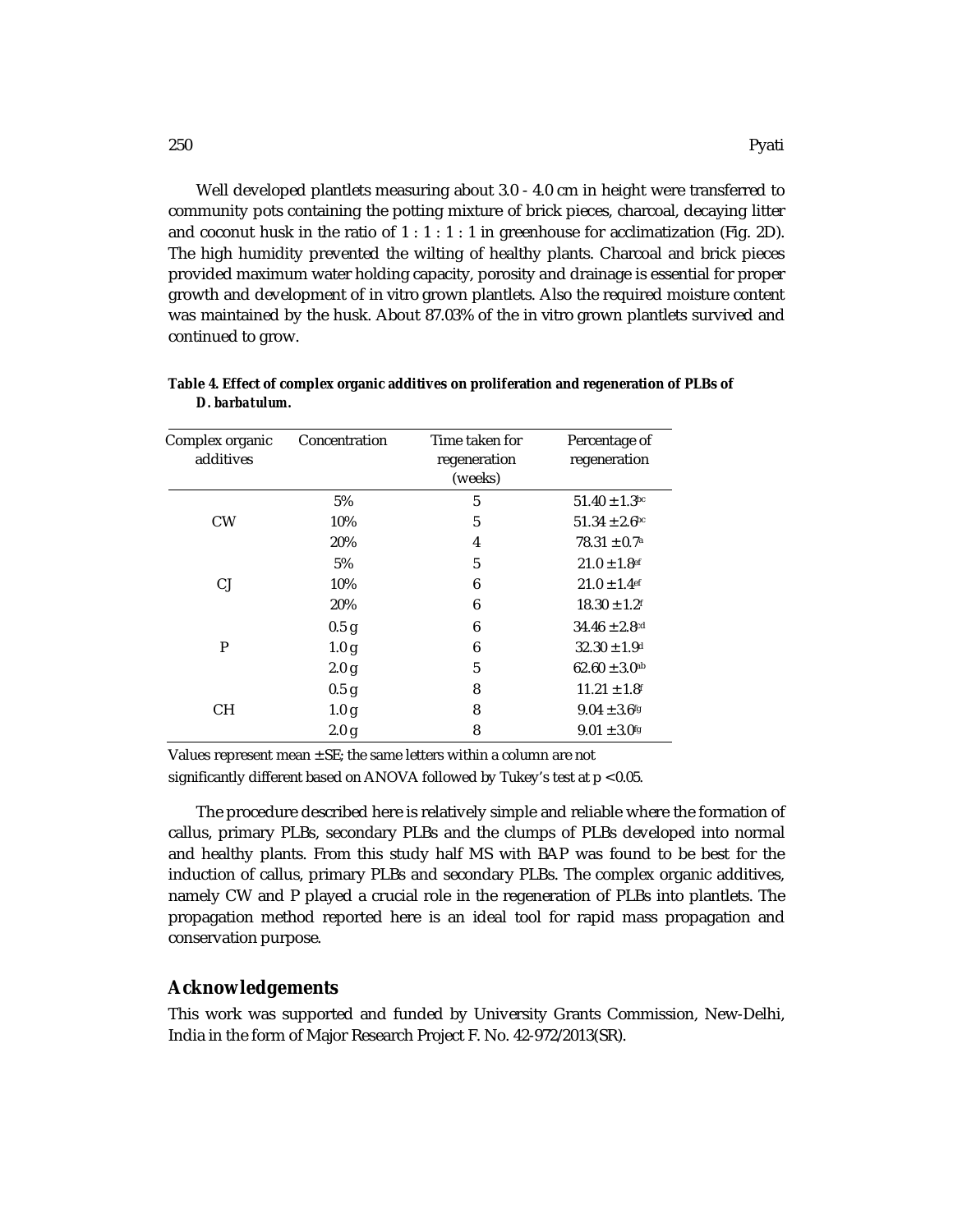Plant Regeneration from PLBs 251

#### **References**

- **Aktar S, Nasiruddin KM** and **Hossain K** (2008) Effect of different media and organic additives interaction on *in vitro* regeneration of *Dendrobium* orchid. J. Agric. Rural Dev. **6**: 69-74.
- **Arditti J** (2008) Micropropagation of orchids (2nd edn). Blackwell Publishing Ltd. Maiden, MA USA.
- **Arditti J** and **Ernst R** (1993) Micropropagation of orchids. John Wiley and Sons, New York.
- **Batygina TB, Bragina EA** and **Vasilyeva VE** (2003) The reproductive system and germination in orchids. Acta Biologia Cracoviensia series Bot. **45**: 21-34.
- **Chen LR, Chen JT** and **Chang WC** (2002) Efficient production of protocorm like bodies and plant regeneration from flower stalk explants of the sympodial orchid *Epidendrum radicans*. In Vitro Cell Dev. Biol. Plant **38**: 441-445.
- **Chen TY, Chen JT** and **Chang WC** (2004) Plant regeneration through direct shoot bud formation from leaf cultures of *Paphiopedilum* orchids. Plant Cell Tissue Org. Cult. **76**: 11-15.
- **Chyuam YN, Noriham MS** and **Faridah QZ** (2010) *In vitro* multiplication of the rare and endangered slipper orchid *Paphiopedilum rothschildianum* (orchidaceae). Afr. J. Biotechnol. **9**(14): 2062-2068.
- **Chyuam Yih Ng** and **Noriham Mohd**. **Saleh** (2011) *In vitro* propagation of *Paphiopedilum* orchid through formation of protocorm like bodies. Plant Cell Tissue Org. Cult. **105**: 193-202.
- Ge**orge EF, Hall MA** and Jan De Klerk G (2008) Plant propagation by tissue culture (3<sup>rd</sup> edn). Springer SBS Dordrecht.
- Hossain MM, Sharma M, Teixeira da Silva JA and Pathak P (2010) Seed germination and tissue culture of *Cymbidium giganteum* Wall. Ex Lindl. Sci. Horticul. **123**: 479-487.
- **Huan LVT, Takamura T** and **Tanaka M** (2004) Callus formation and plant regeneration from callus through somatic embryo structures in *Cymbidium* orchids. Plant Sci. **166**: 1443-1459.
- **Kalimuthu K, Senthilkumar R** and **Murugalath N (**2006) Regeneration and mass multiplication of *Vanilla planifolia* Andr. - a tropical orchid. Curr. Sci. **91**: 1401-1403.
- **Lee YI** and **Lee N** (2003) Plant regeneration from protocorm derived callus of *Cypripedium formosanum*. In vitro Cell Dev. Biol. Plant **39**: 475-479.
- **Luo JP, Wang Y, Zha XQ** and **Huang L** (2008) Micropropagation of *Dendrobium densiflorum* Lindl. ex Wall through protocorm like bodies: effect of plant growth regulators and lanthanoids. Plant Cell Tissue Org. Cult. **9**: 333-340.
- **Murdad R, Kuik SH, Choo KS, Mariam AL, Zaleha AA** and **Rimi R** (2006) High frequency multiplication of *Phalaenopsis gigantea* using trimmed bases protocorm technique. Sci. Hortic. **111**: 73-79.
- **Nayak NR, Sahoo S, Patnaik** and **Rath SP** (2002) Establishment of thin cross section (TCS) culture method for rapid micropropagation of *Cymbidium aloifolium* (L.) Sw. and *Dendrobium nobile* Lindl. (Orchidaceae). Sci. Hort. **94**: 107-116.
- **Roy J, Naha S, Majumdar M** and **Banerjee N** (2007) Direct and callus mediated protocorm like body induction from shoot tips of *Dendrobium chrysotoxum* Lindl. Plant Cell Tissue Org. Cult. **90**: 31-39.
- **Saiprasad GVS, Raghuveera P, Khetarpal S** and **Chandra R** (2004) Effect of various polyamines on production of protocorm like bodies in orchid - *Dendrobium* Sonia. Sci. Horticl. **100**: 161-168.